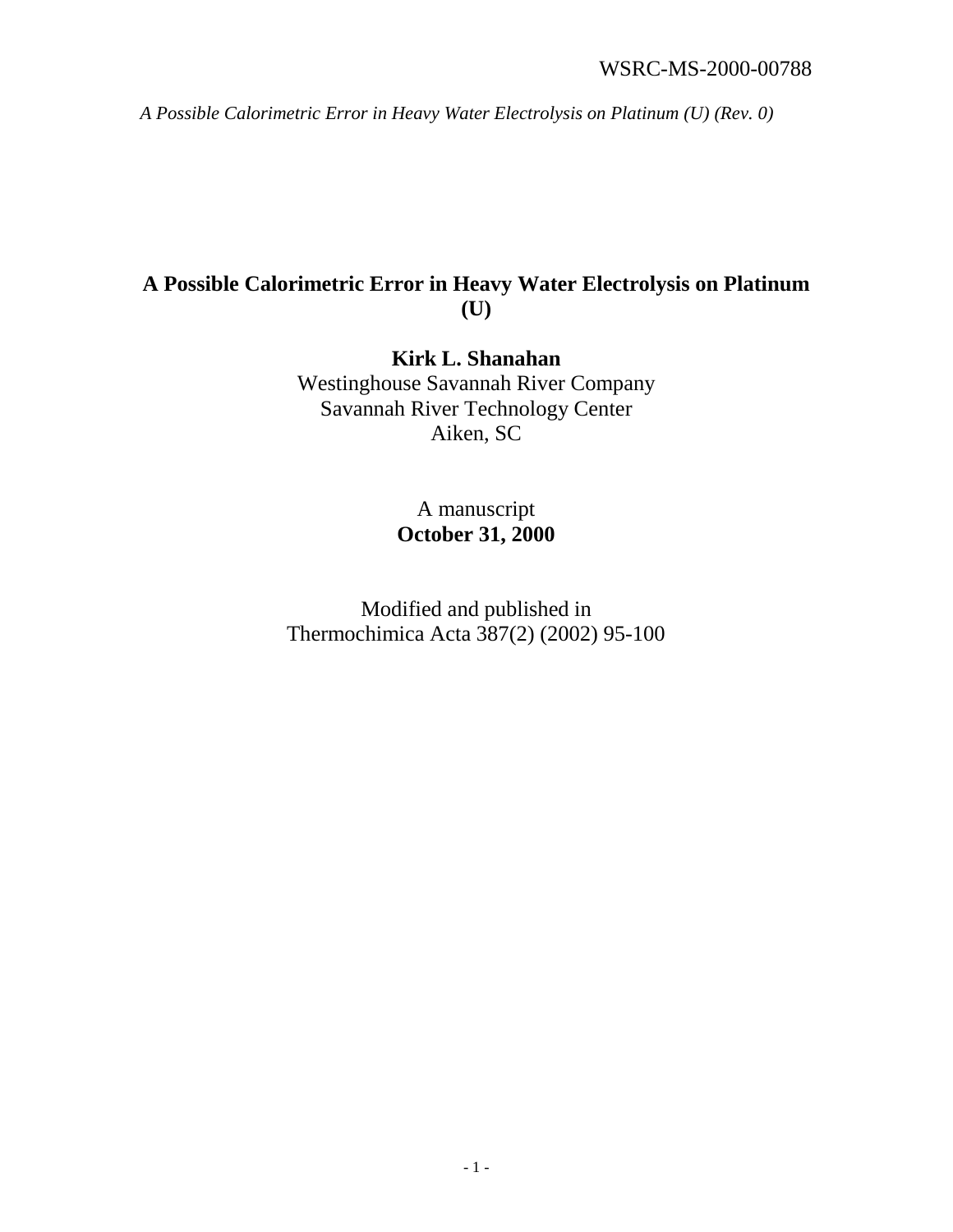# **A Possible Calorimetric Error in Heavy Water Electrolysis on Platinum (U)**

## **Abstract**

A systematic error in mass flow calorimetry calibration procedures potentially capable of explaining most positive excess power measurements is described. Data recently interpreted as providing evidence of the Pons-Fleischmann effect with a platinum cathode are reinterpreted with the opposite conclusion. This indicates it is premature to conclude platinum displays a Pons and Fleischmann effect, and places the requirement to evaluate the error's magnitude on all mass flow calorimetric experiments.

## **Introduction**

It is now over ten years since Pons and Fleischmann claimed [1] that electrolysis of heavy water with a palladium cathode and platinum anode produced cold fusion (later known as the Pons and Fleischmann (P&F) effect). In that time several new variations on the original theme have been presented [2]. One of the most recent of these was the claim first made on an Internet mailing list by E. Storms in January, 2000 [3] that a *platinum* cathode could be made to show the P&F effect. In a laudable move, the raw experimental data and draft papers were made available by posting to a World Wide Web site [4]. Subsequently, the conclusions were presented substantially unchanged at the Eighth International Conference on Cold Fusion (ICCF8), held in Lereci, Italy on May 21 - 26, 2000 [5], and in the preprint for the Conference Proceedings posted on the Internet [6].

This is a significant claim, since up to now one of the primary requirements of the P&F effect was thought to be the necessity of loading a hydridable metal such as palladium or nickel to very high deuterium content. This is difficult to do via simple gas loading, as several thousand atmospheres of pressure may be required. It is much easier to do in the unique environment of an electrochemical cell, although even then, it is still difficult to obtain and maintain what is thought to be the requisite high loadings. But even in an electrochemical cell, platinum is not believed to form a bulk hydride. Thus the recent proposal by Storms is quite novel, and accordingly its basis bears close scrutiny.

## **Theory**

The Storms claim for a Pt-based P&F effect is based upon a mass flow calorimetric study. In a mass flow calorimeter, the heat-producing electrochemical cell is placed in a controlled fluid flow. The fluid's inlet and outlet temperatures  $(T_{in}$  and  $T_{out}$ ) are monitored and the output power  $(P_{out})$  is theoretically computed as: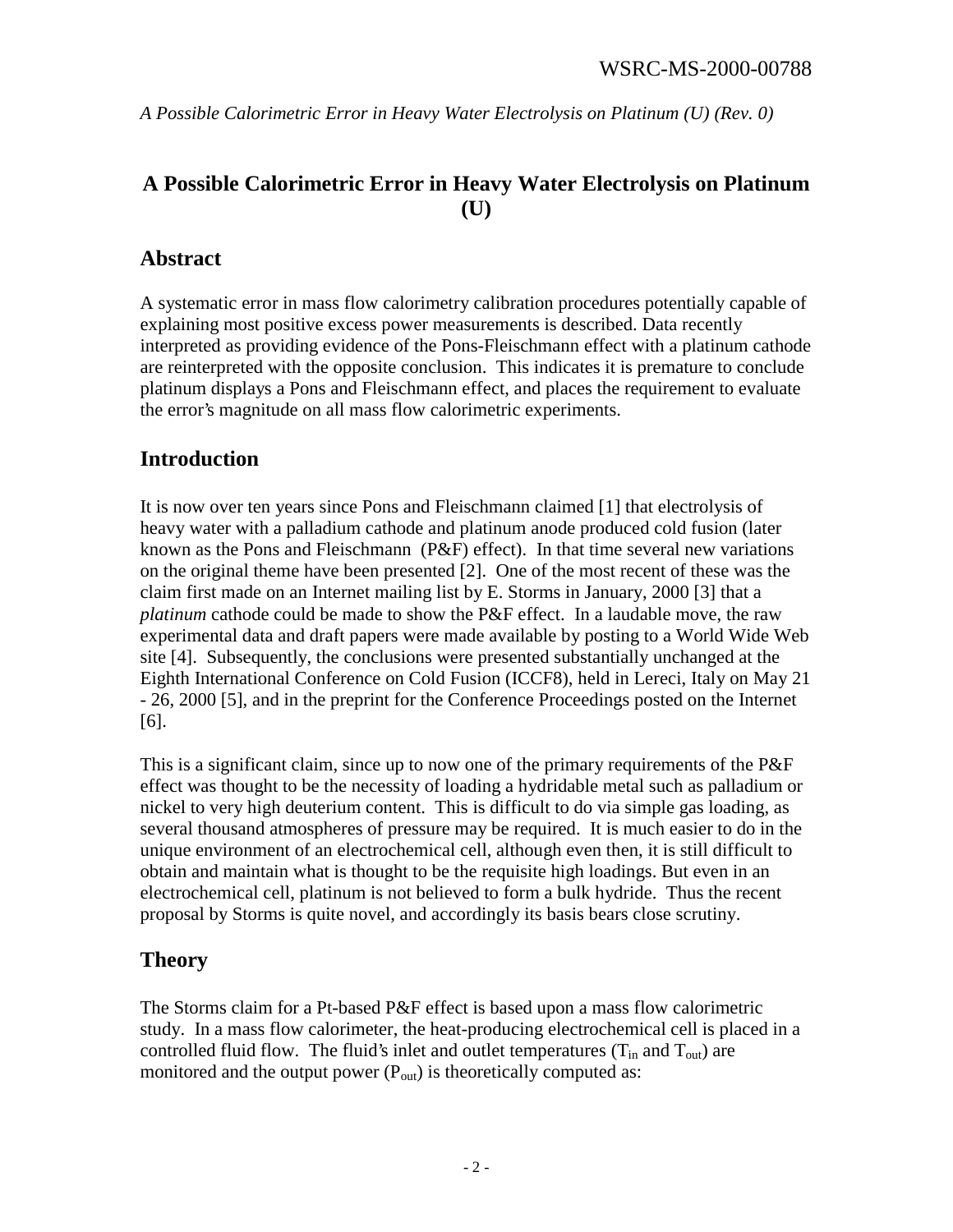$$
P_{out} = C_p * f * (T_{out} - T_{in})
$$
\n(1)

where Cp is the calorimeter fluid's heat capacity and f is its flow rate. Since no calorimeter design achieves perfection, this equation is usually modified by establishing a statistical correlation between the measured input power  $(P_{in})$  and the variation in the output parameters. Thus eq. (1) is applied in practice via a linear calibration equation, i.e.

$$
P_{\text{out}} = m \ast C_p \ast f \ast (T_{\text{out}} - T_{\text{in}}) + b \tag{2}
$$

where m and b are the standard linear regression coefficients determined by fitting to input power. (In this report, numerical results will be for the combined term  $m<sup>*</sup>C<sub>n</sub>$ .)

Finally, excess power  $(P_{ex})$  is determined by subtracting the input power from the computed output power:

$$
P_{ex} = P_{out} - P_{in}
$$
 (3)

A positive Pex indicates an additional heat source in the cell (assuming no error).

Since m and b are statistical parameters, it is reasonable to assume some variation in these parameters would be observed if repeated calibrations were conducted. Therefore averaged 'global' values should be determined via replicate calibration runs. These global parameters would then be applied in each 'specific' case to interpret subsequent individual run data.

Recently, just such was noted for isoperibolic calorimetry [7]. Unlike the isoperibolic calorimeter, the design goal of a mass flow calorimeter is the total capture of all released heat, and it should *theoretically* not require anything but a single calibration. But perfect design goals are rarely achieved. This is evidenced by (a) the statement that the heat capture efficiency of this mass flow calorimeter approximates 98% [5,6], and (b) the reported calibrations showing small natural variation comprising a few percent of the expected theoretical heat capacities [4,5,6]. Thus it seems reasonable that mass flow calorimetry might well display variable calibration constants on a time-to-time or run-torun basis.

Given that some level of natural variation is present, the global coefficients used to interpret any specific run will most probably be numerically different from the coefficients that best represent the specific run. This may produce an artifactual excess power signal.

That expected excess can be computed algebraically. In a specific run with no excess power, the expected output temperature in terms of input power, input temperature, and flow rate is computed by solving the run-specific calibration equation (2) assuming  $P_{out}$  =  $P_{in}$ , i.e.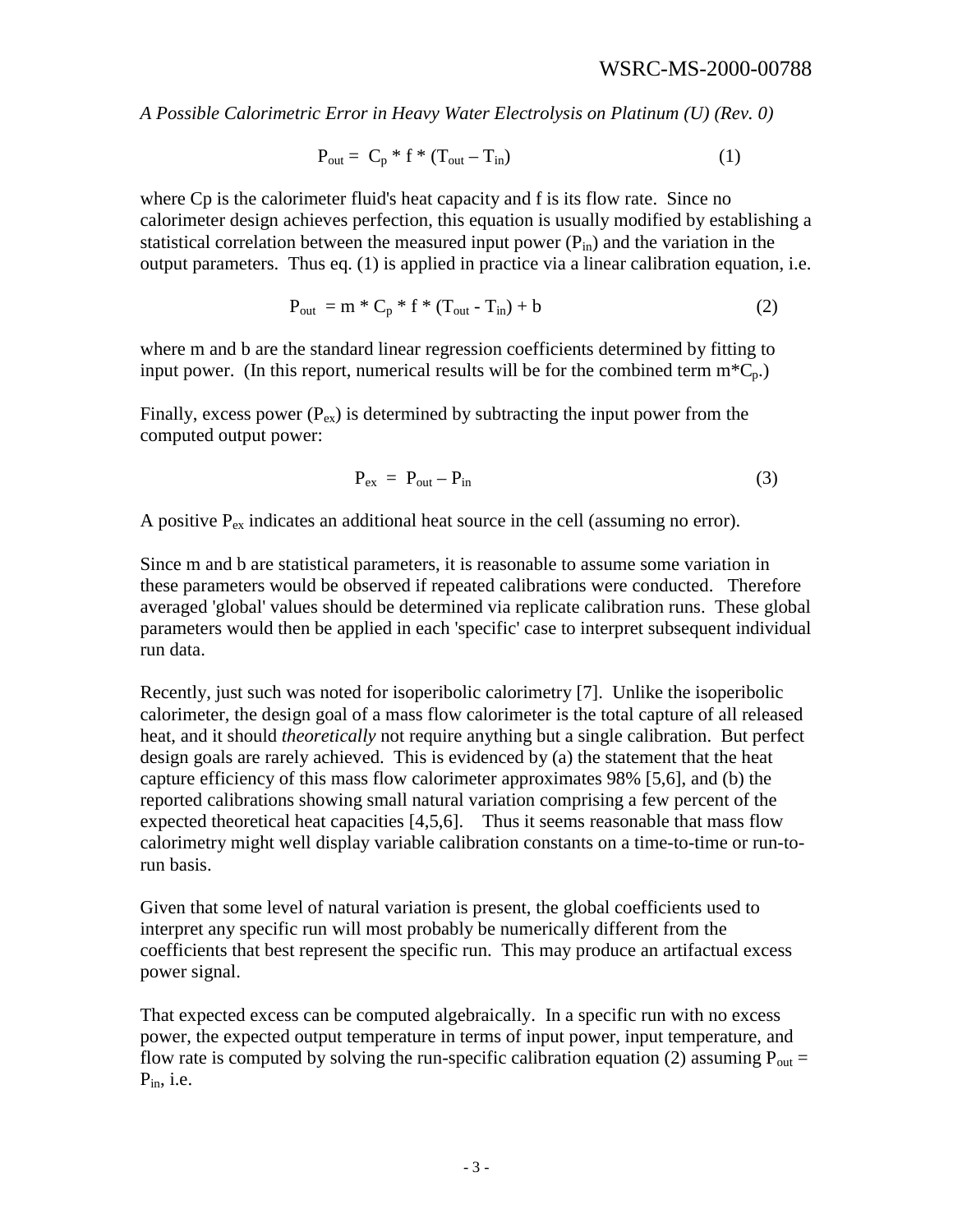$$
T_{out} = T_{in} + (P_{in} - b_s) / (m_s * Cp * f)
$$
 (4)

where  $m_s$  and  $b_s$  are the fit parameters for this specific run.

Substituting this expression into the global calibration equation, one finds that the flow rate and input temperature variables drop out. This leaves the expected output power expressed as a function of both set of calibration constants and the input power. Subtracting the input power from the expected output power gives the excess power as:

$$
P_{ex} = ( (m_g/m_s) - 1 ) * P_{in} + ( b_g - (m_g/m_s) * b_s )
$$
 (5)

where  $m_g$  and  $b_g$  refer to the linear regression constants of the global calibration equation.

In a perfect situation, both algebraic terms should be zero and no excess power would be expected. However, since the constants are statistically determined, the terms will usually not be identical, and this will produce an excess power signal (either positive or negative). Thus  $a + 3\%$  calibration difference can produce an apparent positive excess power of 3%, which for 20 W input would mean an excess power of 600 mW.

#### **Experimental Data**

The electrolysis cell used by Storms was closed and used a recombination catalyst. The cathode was a platinum foil and the anode was a Pt wire mesh. The cell was placed in a mass flow calorimeter using pure water as the calorimetric fluid. The calorimeter inlet and outlet temperatures were monitored with thermistors. Further, three internal cell temperature thermistors were placed respectively near the top of the cell, near the bottom of the cell, and near the cathode. Water flow rate was periodically measured by collecting and weighing the water pumped in a measured time interval. Input current and cell voltage were also measured. The input current was stepped up, held constant for a time, and stepped again, either up to the maximum or down to zero in a current sweep. All experimental parameters were recorded by a computer data acquisition system. (A more complete description is included in reference 4.)

Calorimetric calibration was effected by the use of a resistive heater in the cell. Only one Pt electrode was reported to produce the effect, and another, called the 'inert' Pt electrode, was actually used as a calibration point as well. (No details about the 'inert' electrode were supplied.) Once the global calorimeter calibration constants were determined, they were applied to the measurements taken during other specific runs.

Figure 1 is the input power time profile of the 10 sweeps applied to the active Pt electrode derived by multiplying input current times cell voltage. The global calibration constants reported for the inert Pt electrode and the heater are shown in Table 1. Figure 2 shows the excess power computed via a global equation using  $m<sup>*</sup>C<sub>p</sub> = 0.0712$  and  $b =$ 0.13, which was used in the data files[4].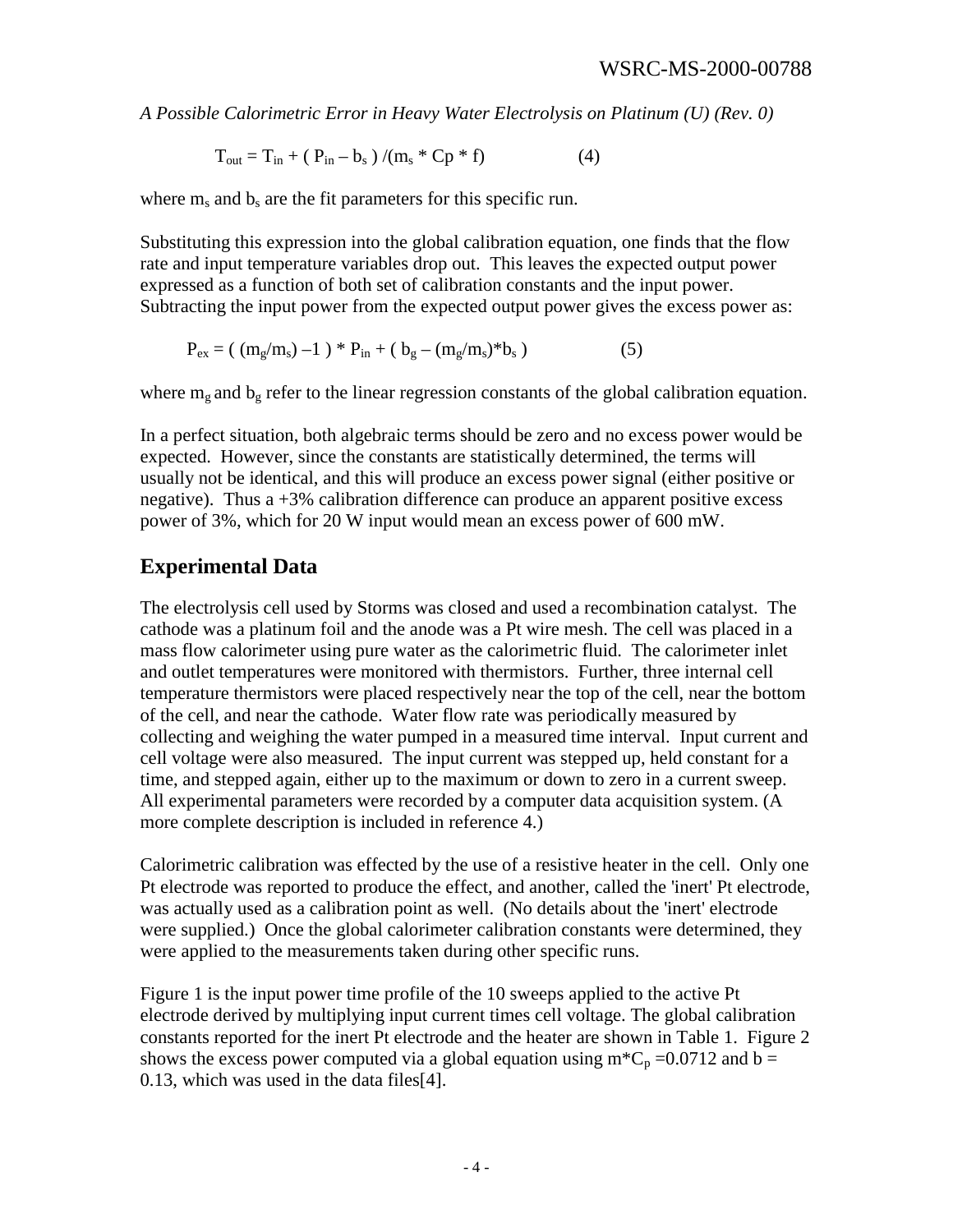## **Results and Discussion**

Calibration data were not collected during the individual runs (current sweeps), so apparent calibration constants are computed by *assuming* the null result, namely power out should equal power in for each sweep. Once the speculative calibration constants are determined, they are compared to the *actual* resistive heater and inert Pt cathode calibration constants and to theoretical expectations. A key point is that the speculative constants must be reasonable, or the power balance assumption would be invalidated.

After assuming no excess power, the specific calibration constants for each individual current sweep (10 total) are computed by simple linear regression. Table 1 presents those constants and statistical fit quality measures, along with the reported resistive heater and inert Pt calibrations and two theoretical values. The theoretical values are the maximal and minimal pure water heat capacity at 20 and 34  $^{\circ}$ C respectively for the 20-50  $^{\circ}$ C range [8], which covers the variation in the calorimeter output temperature. The computed slopes  $(m<sup>*</sup>C<sub>p</sub> term)$  are roughly centered about theoretical, as shown by the percent deviation from the 20 °C theoretical value (Table 1), with a mean of  $-0.4\%$  and a standard deviation of 1.5%.

Figure 2 shows the reported ('global') excess power curve [4,5,6] and the curve computed using the sweep-specific calibrations is shown in Figure 3. The power balance assumption and the fit quality leads to the expected reduced excess power in the latter case, statistically centered about zero excess power. It is of interest to note that the excess power peak structure has changed significantly by applying the sweep-specific calibration assumption. Now the largest features seem to be transients associated with peak input power points, possibly pointing to some other experimental problem. Also, the non-random shape of the residual peaks suggests that a slightly different form of the calibration equation might reduce the residual excess power even further.

The global calibration constants show some of the largest deviations from the theoretical values, thus excess power signals can be anticipated simply from this based on equation 5. The two sweeps that showed anomalously low excess power (third and sixth sweeps in the Figure 2) can be seen to have specific calibration constants very similar to the global one used.

Other parts of the experimental data may suggest possible causes of the divergence between the global and specific calibrations. The internal cell temperature profiles for the resistive heater calibration and the electrolysis sweeps are different. The difference between the top thermistor output and the bottom one varies systematically with input power. For electrolysis runs, at near zero  $P_{in}$  the difference is 0.1 °C, while at peak input power ( $\sim$ 26W), the difference increases to approximately 1.8 °C. However, during the resistive heater calibration this differences increases to approximately  $7^{\circ}$ C for a 12.5 W input power, which scales to 14.5  $\mathrm{^{\circ}C}$  at 26 W. Clearly, a much stronger thermal gradient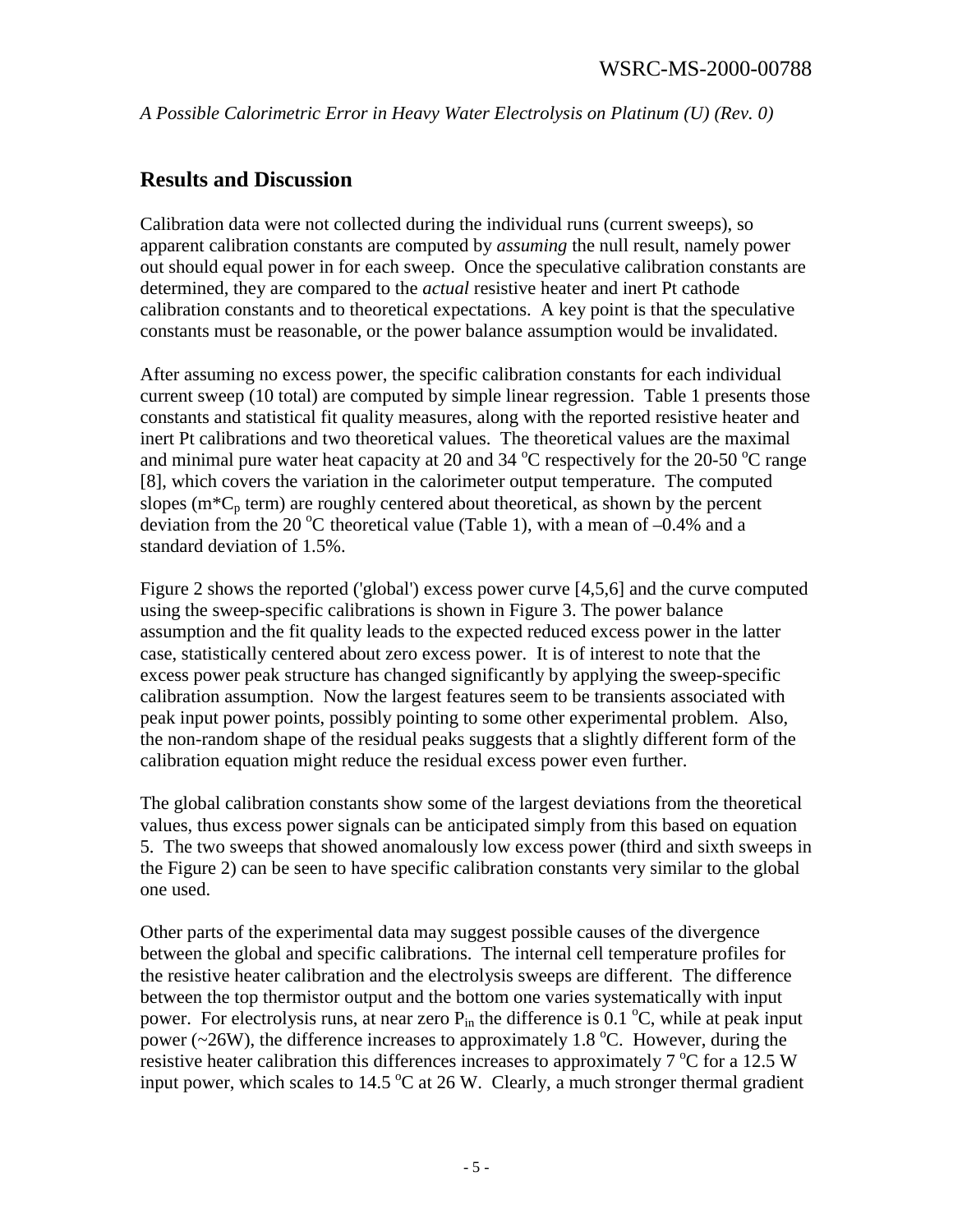exists in the heater case, which may be a key to understanding a contributing factor in the constant's variation.

#### **Conclusions**

A potential systematic error in mass flow calorimetry has been described. It arises from the application of a global calibration equation to data where run-specific variation in that calibration exists. Equation 5 shows it to be a potentially significant error term, easily approaching the magnitude of many reported excess power signals.

Data presented by E. Storms to support the claim that platinum produces a P&F effect has been reanalyzed. Because no sweep-specific calibration data were recorded, the implied sweep-specific calibrations were computed based on the zero excess power assumption and found to be scattered about the theoretical expectations. The reported Pt electrode calibration constants also fall within that variation. Thus there seems to be nothing particularly unreasonable about the computed constants, suggesting that this interpretation of the data is as valid as any other.

The resulting excess power curve showed significantly reduced excess, but still contained residual signal. This is possibly due to one or more other factors, such as the need for a more sophisticated calibration model, other physical/chemical process affecting the apparatus, or perhaps the actual presence of an excess power source (of reduced magnitude). More sophisticated analysis was not attempted here, as it simply complicates this analysis without adding insight.

Therefore a simple reinterpretation produces the conclusions that the cell would seem to be close to power balance as expected, and the excess power detected by E. Storms was likely due to the systematic error involving calibration constant variation. The root causes of the calibration constant variation remain unclear. A significant difference in internal cell temperature gradients between the electrolysis runs and the resistive heater calibration is suggestive. Additional data must be acquired and further analysis performed before the claim of E. Storms that platinum shows evidence for cold fusion can be taken seriously.

## **Acknowledgement**

This author gratefully acknowledges the helpful discussions of D. Bell, WSRC, Dr. D. Britz, Aarhus Universitet, S. Little, EarthTech International, Prof. W. B. Clarke, McMaster University, and Dr. E. Storms, Energy K. Systems. Dr. Storms is especially thanked for posting his drafts and data, and supplying the ICCF8 preprint. This work was supported by Westinghouse Savannah River Company, under the US DOE contract number DE-AC09-96SR18500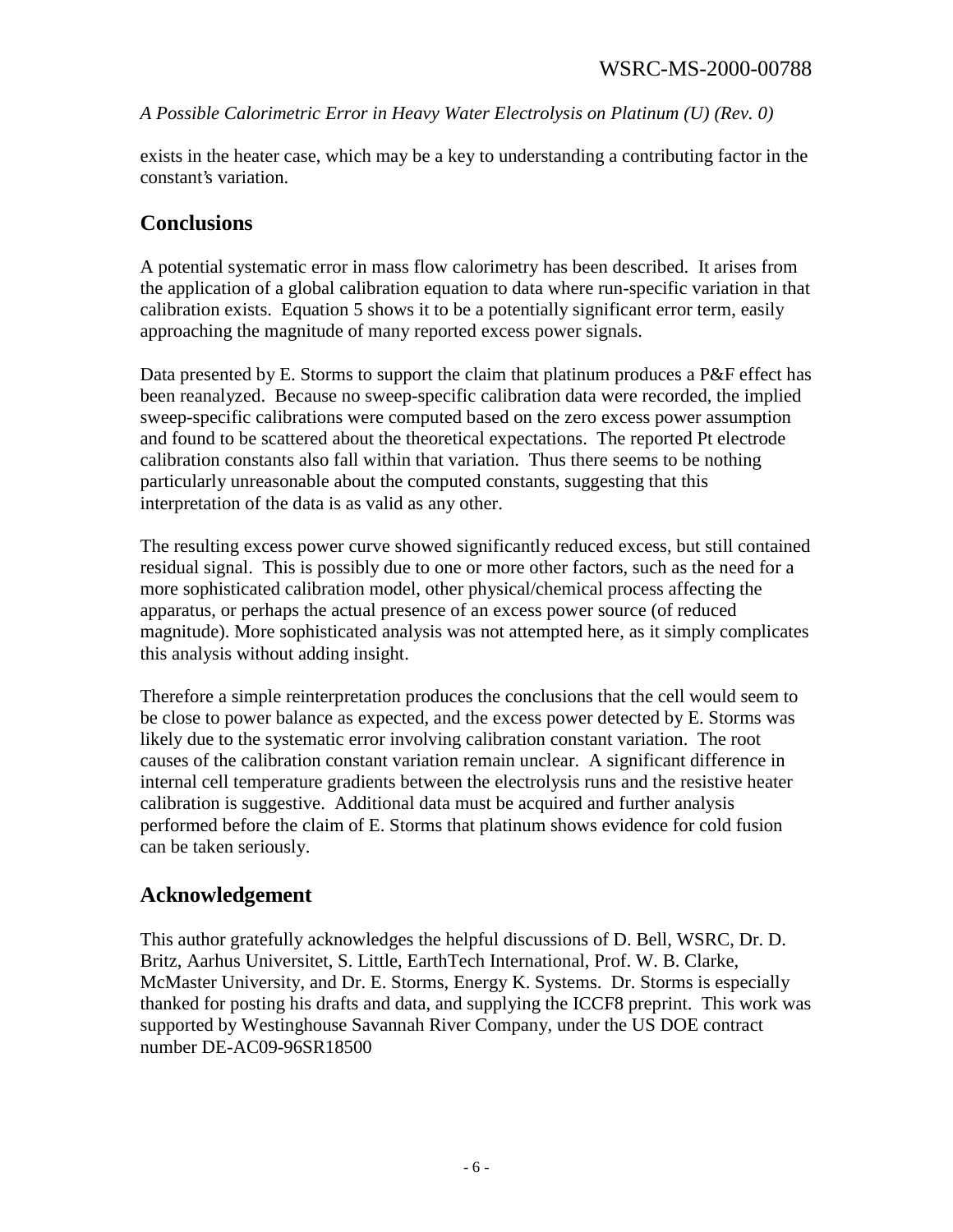### **References**

**1.** M. Fleischmann, S. Pons, and M. Hawkins, "Electrochemically induced nuclear fusion of deuterium," *J. Electroanal. Chem*., **261**, 301 (1989), and erratum, ibid, **263**, 187 (1989).

**2.** E. Storms, *J. of Scientific Exploration* **10**, 2, 185 (1996).

**3.** The original claim by Dr. E. Storms appeared on the Vortex mailing list Jan. 28, 2000. The post can be viewed at http://www.escribe.com/science/vortex/m13969.html.

**4.** Data and draft papers available at http://jedrothwell.home.mindspring.com. Preprint also available at http://home.netcom.com/~storms2.

**5.** E. Storms, "Excess Power Production from Platinum Cathodes Using the Pons-Fleischmann Effect", preprint, Eighth International Conference on Cold Fusion, Lereci, Italy, May 21 - 26, 2000

**6.** See links at http://home.netcom.com/~storms2.

**7.** M. H. Miles, "Reply to "Examination of Claims of Miles et al. in Pons-Fleischmann-Type Cold-Fusion Experiments"," *J. Phys. Chem. B* **102**, 3642 (1998).

**8.** Handbook of Chemistry and Physics (1985-86), CRC Press, D-171.

## **Figure Captions**

Figure 1. The experimental input power (Watts).

Figure 2. The reported excess power derived via a global calibration (Watts).

Figure 3. The excess power computed via individual sweep-specific calibration equations (Watts, breaks in the curve indicate unfit regions).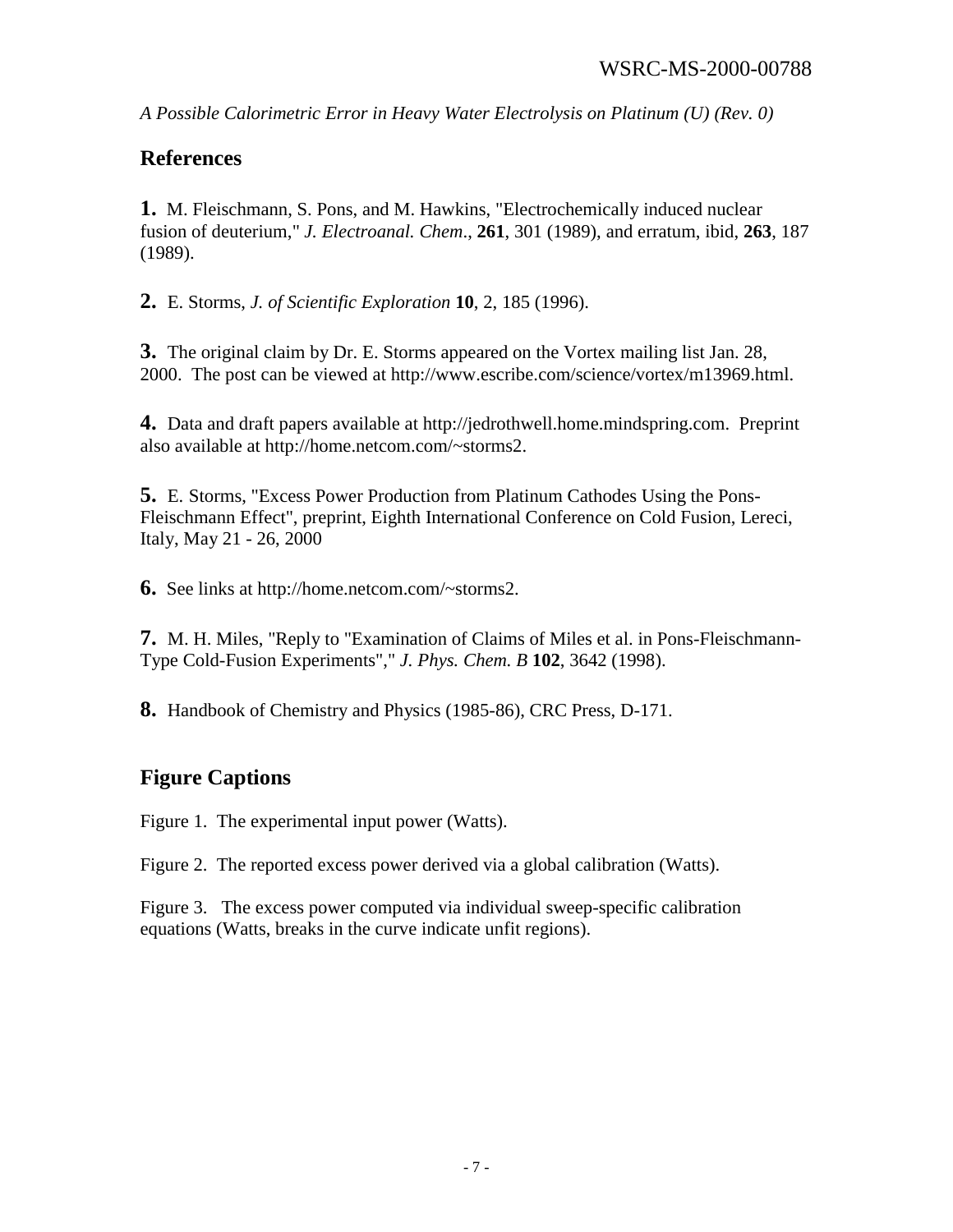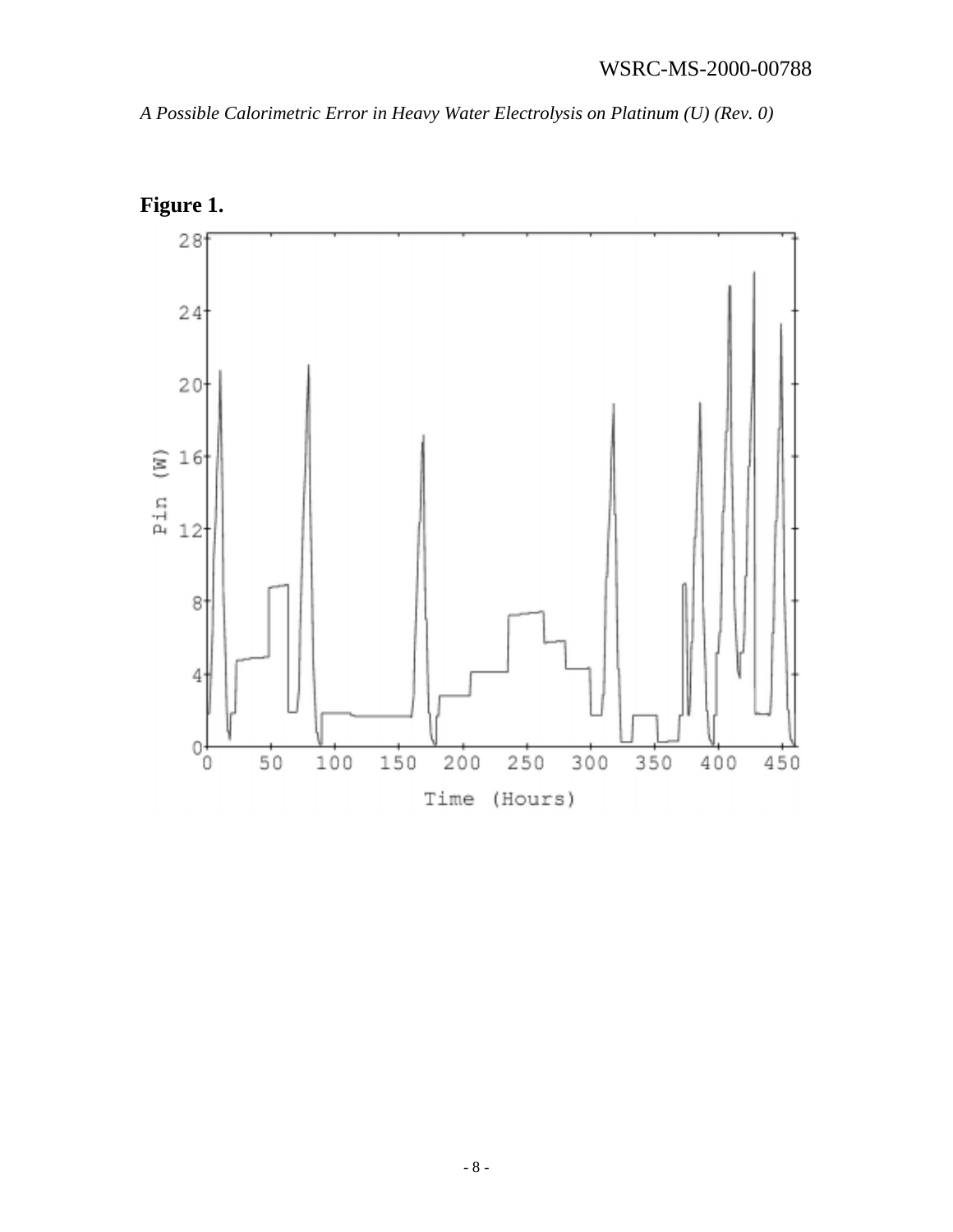# WSRC-MS-2000-00788



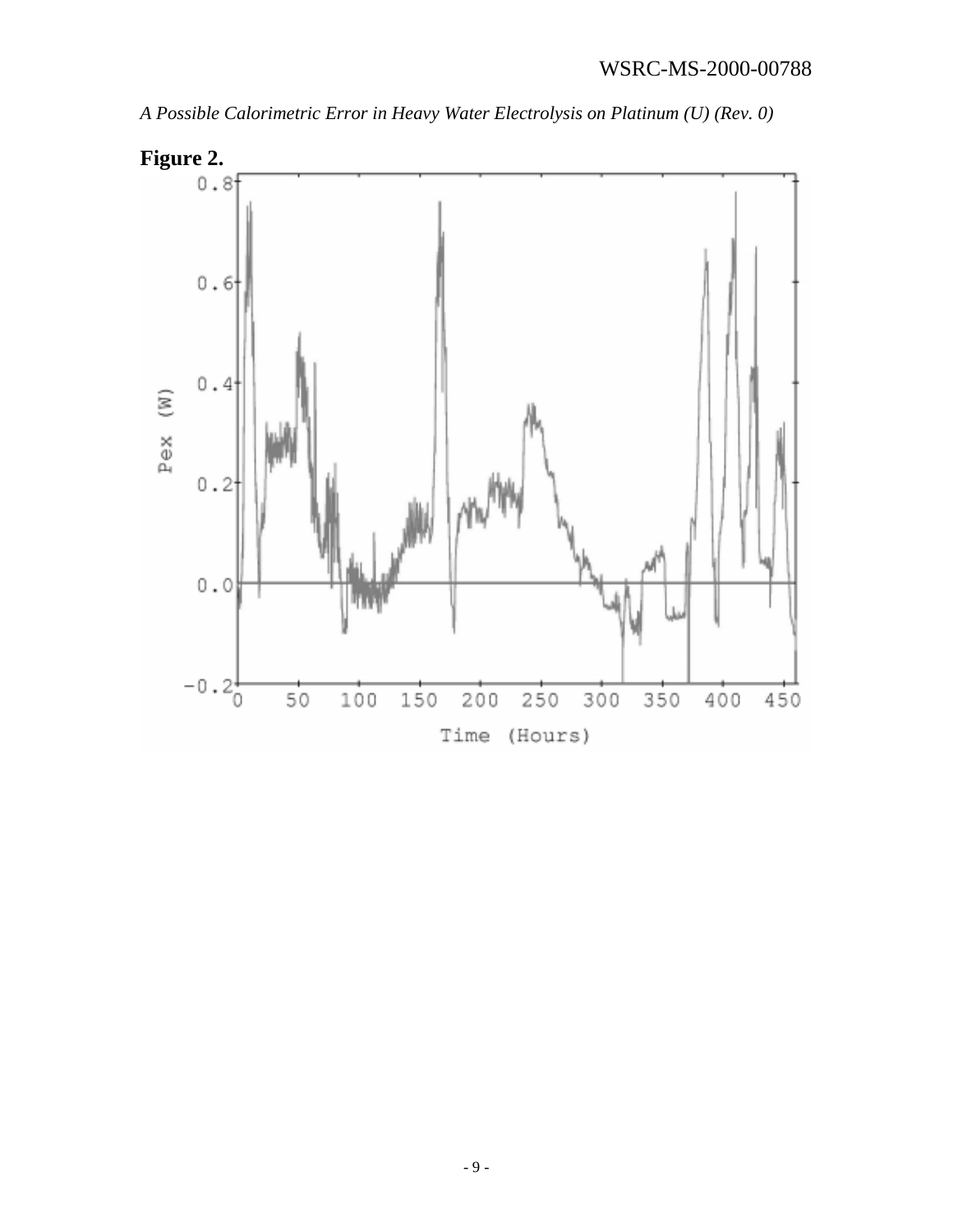#### WSRC-MS-2000-00788

*A Possible Calorimetric Error in Heavy Water Electrolysis on Platinum (U) (Rev. 0)*